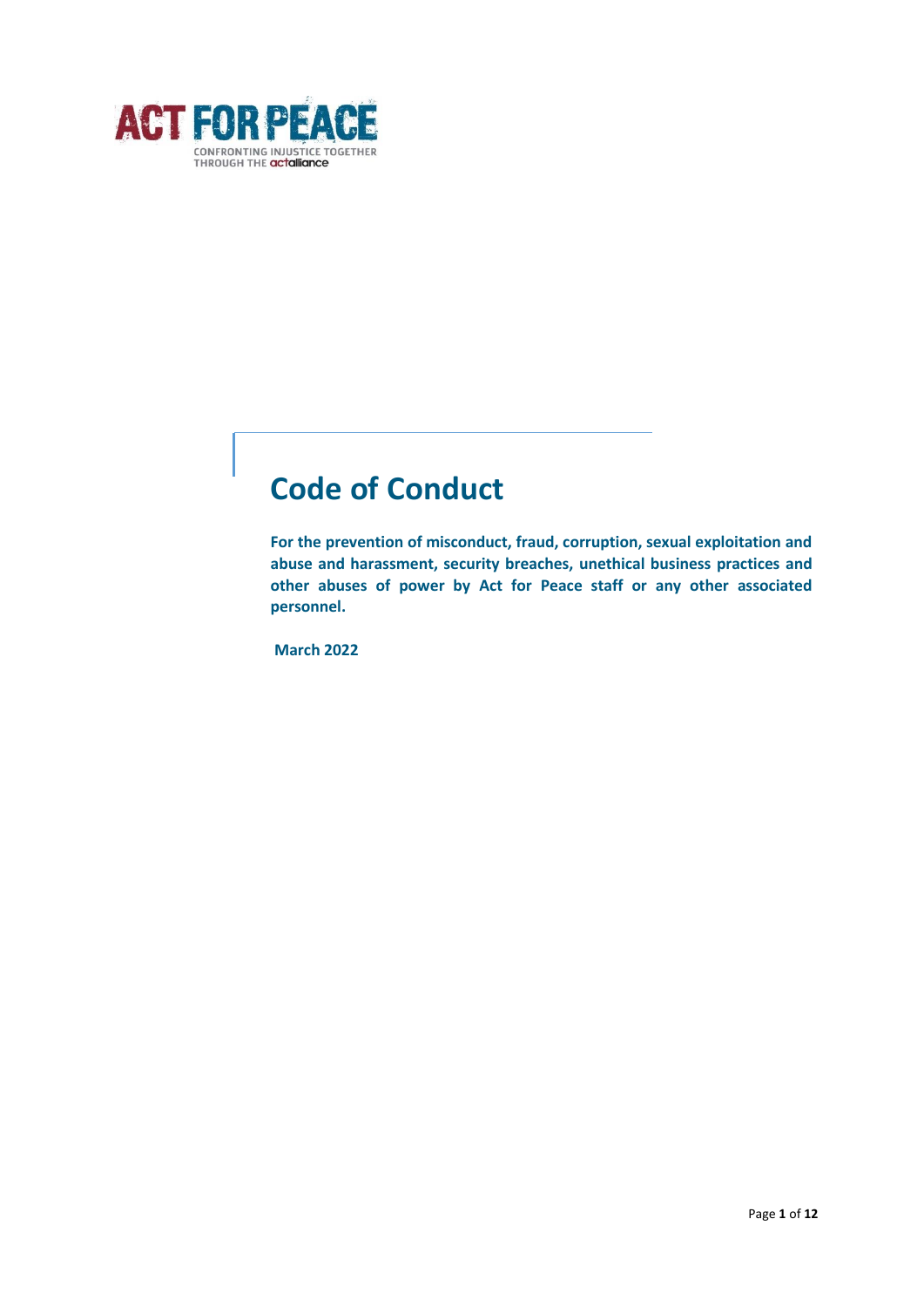| <b>Ratification</b><br><b>Board</b>     | May, 2020         | 2010, 2017, 2019 (main re-adoption dates only)         |
|-----------------------------------------|-------------------|--------------------------------------------------------|
|                                         |                   |                                                        |
| <b>Dates</b>                            |                   |                                                        |
| <b>Reaffirmation</b>                    |                   |                                                        |
| <b>Dates</b>                            |                   |                                                        |
| <b>Revision Dates</b>                   | February 2022     | Minor edits to clarify align with IASC PSEA guidelines |
|                                         |                   | (2019) – no change to intent of policy. Updated        |
|                                         |                   | reference links and revised reporting lines in table 1 |
|                                         | May 2020          | Revised in response the amendments to the ACFID        |
|                                         |                   | Code of Conduct and our PSEAH Policy.                  |
|                                         |                   |                                                        |
|                                         | <b>March 2020</b> | Updated in response to DFAT's revised Child            |
|                                         |                   | Protection Policy, and ACFID Code of Conduct           |
|                                         |                   | amendments. PSEAH provisions were also updated,        |
|                                         |                   | reflecting DFAT and AfP's new stand-alone PSEAH        |
|                                         |                   | Policy.                                                |
|                                         | Feb 2017          |                                                        |
|                                         |                   |                                                        |
| <b>of</b><br><b>Date</b><br><b>Next</b> | May 2023          | Every three-years or earlier if required               |
| <b>Review</b>                           |                   |                                                        |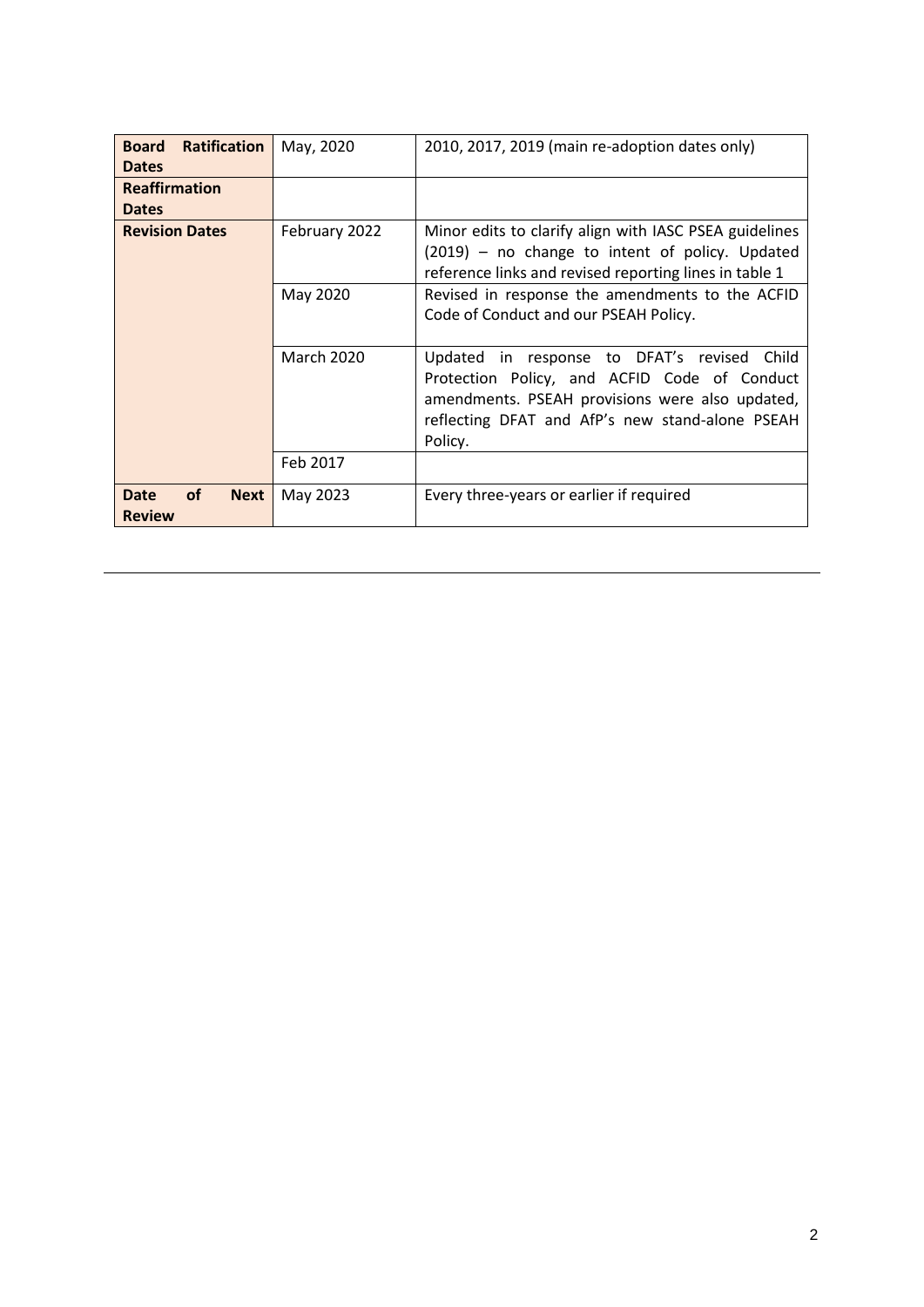#### **1. Policy Statement**

Act for Peace is committed to upholding the highest degree of ethical conduct among our staff (permanent, casual and temporary) and associated personnel (Act for Peace Board members, contractors, volunteers and representatives) to ensure the safety, dignity and rights of communities we work with, our staff and associated personnel, and partner's staff, and all those we come into contact with.

This Code of Conduct represents Act for Peace's overall organisational commitment to ensuring that sexual exploitation and abuse, all forms of harassment, fraud and corruption, security breaches, unethical business practices and other abuses of power do not occur.

The prevention of and response to abuse are essential if we are to achieve desired outcomes in our work. As such we commit to maintaining a culture where prevention and response are prioritised and are understood to be the responsibility of all.

This policy sets out the behaviour expected of staff and associated personnel and confirms behaviour that is subject to disciplinary measures.

The Code of Conduct is one of four mandatory code of conduct policies within Act for Peace, the others being our Code of Good Practice, our Child Protection Policy and our Prevention of Sexual Exploitation, Abuse and Harassment Policy.

#### **2. Objective**

The Act for Peace Code of Conduct outlines the responsibilities of Act for Peace staff and associated personnel and is designed to assist all to better understand the obligations placed upon their conduct and to prevent sexual exploitation and abuse, all forms of harassment, fraud and corruption, security breaches, unethical business practices as well as other abuses of power.

This Code of Conduct will promote greater accountability among and between the staff of our partners and members of the ACT Alliance and the people with whom we work in our humanitarian and development programmes and serve as a guide for Act for Peace and partner staff and associated personnel to make ethical decisions in their professional and private lives.

## **3. Scope and Purpose**

The Act for Peace Code of Conduct applies to all Act for Peace staff and associated personnel and is binding on those persons when in Australia and overseas.

The Act for Peace Code of Conduct is the overarching policy for all Act for Peace policies and procedures.

It is compulsory for Act for Peace staff and associated personnel to sign a declaration to certify that they have read, understood and agree to abide by this Code of Conduct (along with the Act for Peace Child Protection Policy and Policy on the Prevention of Sexual Exploitation, Abuse and Harassment) and that they accept the consequences, up to and including termination,  $1$  of any violation of the provisions contained in accordance with Act for Peace disciplinary policies and procedures.

<sup>&</sup>lt;sup>1</sup> Refer to Operations Manual for details of disciplinary action.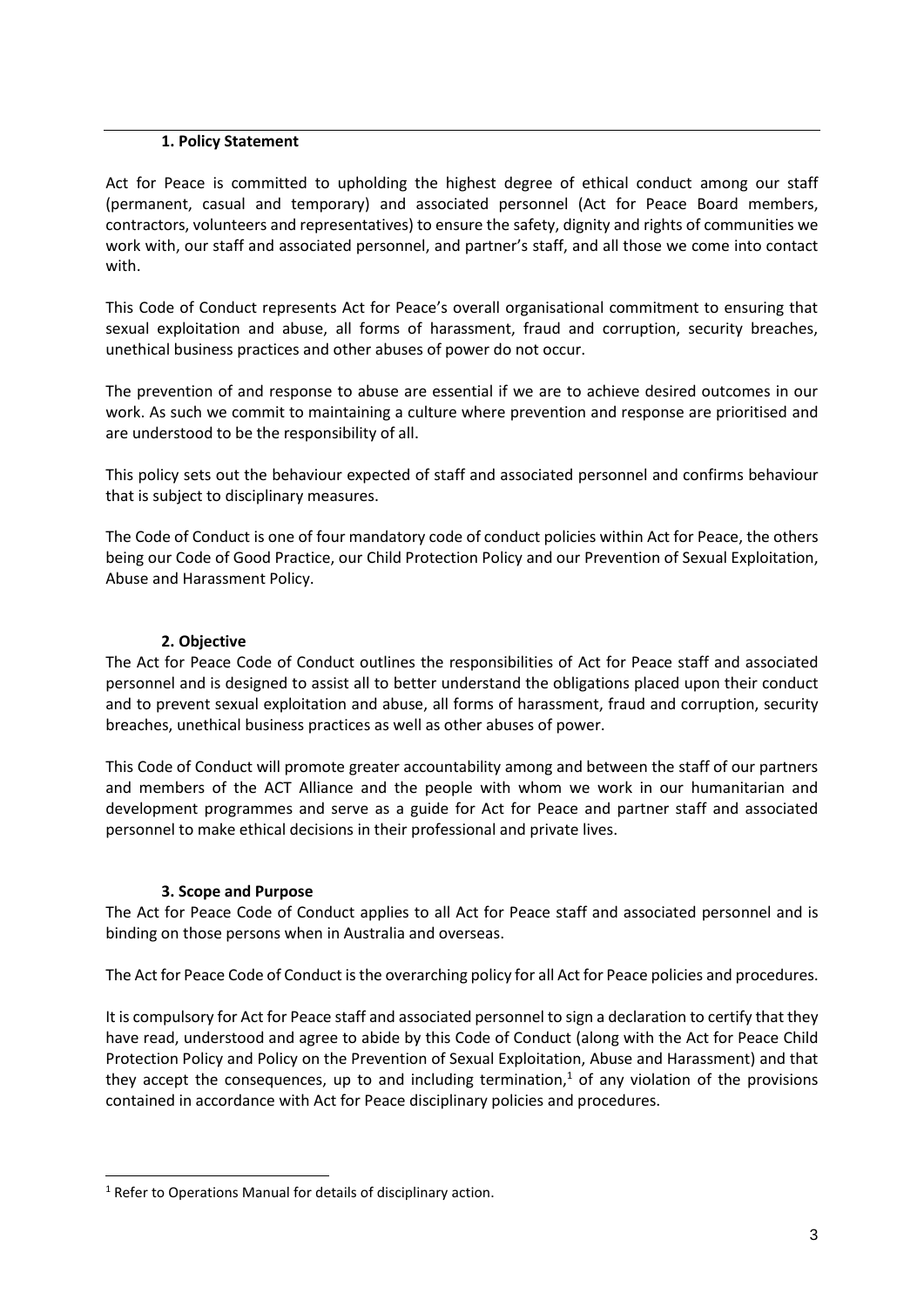Act for Peace staff and other personnel should promote both the spirit and principles of the Code of Conduct among partner organisations and monitor partner efforts to ensure compliance.

The management of Act for Peace partner organisations hold the responsibility to ensure that their staff understand and comply with the Code of Conduct.<sup>2</sup>

## **4. Principles and Standards**

Act for Peace recognises its responsibilities as a recipient of DFAT funding and having a Head Agreement with DFAT, and our obligations to mitigate fraud, corruption and abuse of power. The Act for Peace Code of Conduct has been reviewed to ensure compliance with the ACFID Code of Conduct (as at 2019), the ACT Alliance Code of Conduct (October 2016) and policies, the Commonwealth Fraud Control Framework (2014), the UN Secretary General's Bulletin of 2003 (PSEA) and DFAT's PSEAH Policy (2019).

#### **5. Code of Conduct Provisions for Staff and Associated Personnel**

In preventing sexual exploitation and abuse, all forms of harassment, fraud and corruption, security breaches, unethical business practices and other abuses of power, it is expected that all Act for Peace staff and associated personnel shall at all times:

- Respect and promote human rights and fundamental freedoms without discrimination;
- Treat all communities with whom Act for Peace works (including but not limited to crisisaffected populations, internally displaced people, refugees and host communities), fairly and with respect, courtesy, dignity and according to international laws and standards;
- Uphold the highest standards of accountability, efficiency, competence, integrity and transparency in the provision of goods and services in the execution of their job;
- Promote the implementation of the Act for Peace Code of Conduct by contributing towards the creation and maintenance of an environment that prevents sexual exploitation and abuse, all forms of harassment, fraud and corruption, security breaches, unethical business practices and other abuses of power;
- Understand that not acting to maintain an environment of prevention and failing to report or investigate concerns is considered negligent and is not acceptable;
- Be protected by Act for Peace's commitment to provide a safe environment through which they can voice a concern, without fear of reprisal or unfair treatment as articulated in the Act for Peace Complaints Policy;
- Report any knowledge, concerns or suspicions of breaches of the Code to her/his line manager and/or senior management using the procedures established by our complaints mechanisms and according to the reporting requirements in Table 1;

<sup>&</sup>lt;sup>2</sup> AfP partner staff are bound by the same provisions within this policy as they form a mandatory clause within AfP Partnership and Grant Agreements.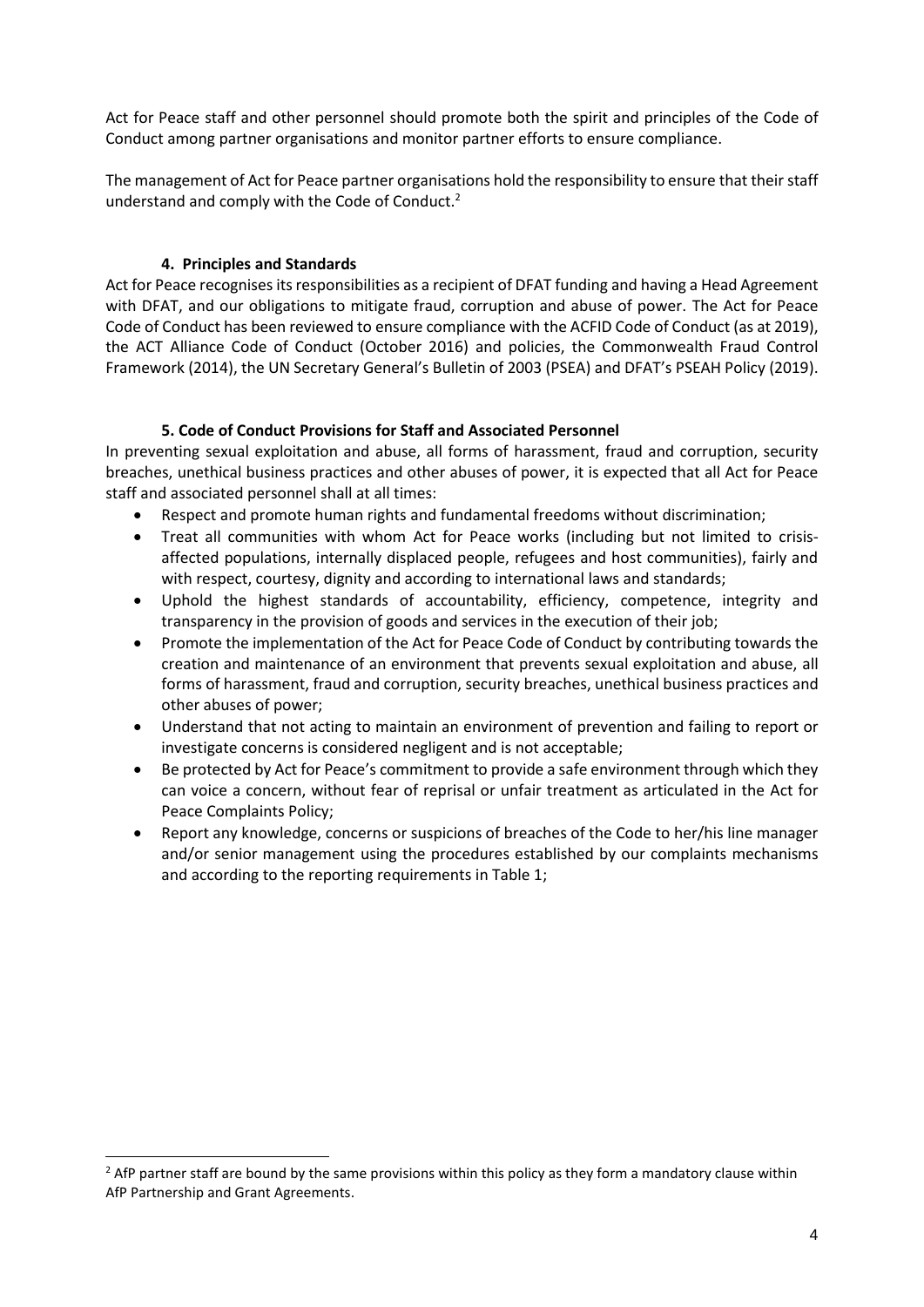#### **Table 1: Reporting Schedule**

| Incident type              | Time Frame to Report to Act for<br>Peace <sup>3</sup> | <b>Report to External Body</b>  |
|----------------------------|-------------------------------------------------------|---------------------------------|
| <b>Child Protection</b>    | Report within 24 hours of                             | DFAT within 24 hours            |
|                            | suspicion or allegation of child                      | Law enforcement agencies as     |
|                            | protection issue to CS Focal Point,                   | required                        |
|                            | or HO or, CEO                                         |                                 |
| Sexual exploitation,       | Report within 24 hours of                             | DFAT within 2 working days for  |
| abuse or harassment        | becoming aware of an allegation                       | incident and 5 working days for |
|                            | or incident to HOO or CEO                             | policy non-compliance.          |
|                            |                                                       | Law enforcement agencies as     |
|                            |                                                       | required                        |
| <b>Fraudulent Activity</b> | Report within 24 hours of                             | DFAT within 5 working days      |
|                            | detection to HOO or CEO                               | Law enforcement agencies as     |
|                            |                                                       | required                        |
| Conflict of Interest       | Report within 24 hours of                             | Donor if required by contracts  |
|                            | detection to HOO or CEO                               |                                 |
| Privacy Breach             | Report within 24 hours of                             | Donor if relevant to Donor      |
|                            | detection to HOO or CEO                               | contracts                       |
| <b>Suspected Terrorist</b> | Report within 24 hours of                             | DFAT within 24 hours            |
| Activity                   | suspicion or allegation of activity                   | Australian Federal Polices as   |
|                            | to Counter Terrorism Focal Point                      | required                        |
|                            | or HOO or CEO                                         |                                 |

- Failure to disclose or knowingly withhold information about any reports, concerns or substantial suspicions of breaches of this Code of Conduct constitutes grounds for disciplinary measures.
- Cooperate when requested with any investigation into alleged breaches related to this Code.

## **(a) Risk Management**

Act for Peace recognises that there are a number of potential risks associated with our work in general, and specifically with our support for overseas programs. In recognising these risks staff and associated personnel will proactively assess and manage risks that may lead to a breach of the Code of Conduct.

- All Act for Peace staff and associated personnel will sign and comply with the Code of Conduct.
- All partners receiving funding from Act for Peace will sign a Partnership Agreement which outlines their responsibilities.<sup>4</sup> The management in each Act for Peace partner organisation or associated ACT member should establish appropriate systems for investigating, recording and dealing with misconduct. A complaints policy and mechanism should be in place where complaints are investigated promptly, while maintaining discretion and confidentiality and protecting the rights of all individuals involved. Act for Peace Partner Focal Points will monitor compliance and progress towards compliance.

## **(b) Sexual Exploitation and Abuse**

<sup>&</sup>lt;sup>3</sup> Note that the CEO reports breaches to the Chair of the Board and the Chair of the Finance, Audit and Risk Management Committee.

<sup>&</sup>lt;sup>4</sup> In the event that a partnership Agreement is not the preferred means of formalising a working relationship, another framework (such as an MOU) may be used but these documents require the same standards of compliance with our Code of Conduct.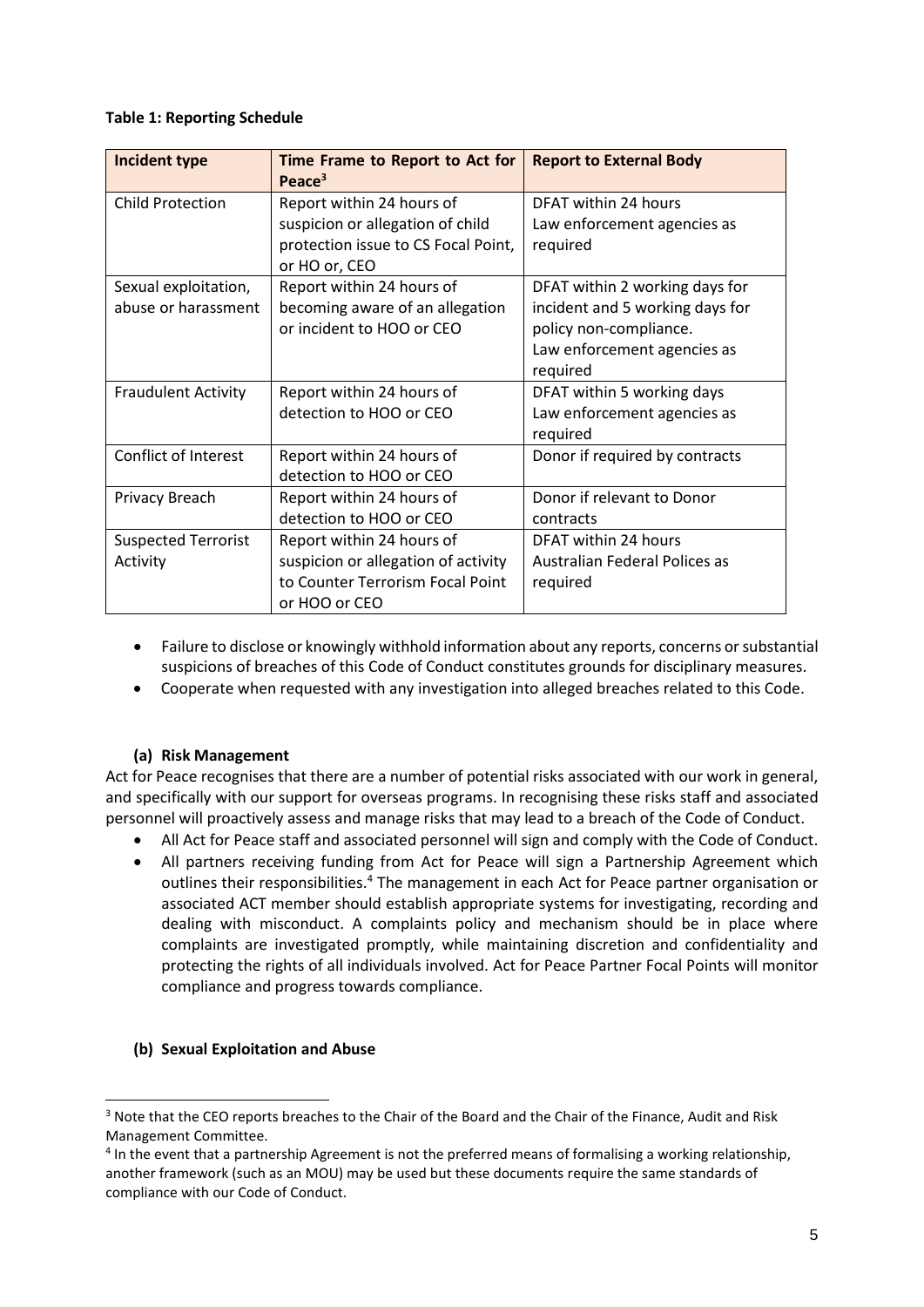Sexual exploitation and abuse (SEA) is a form of Gender-Based Violence. Act for Peace recognises that SEA can occur in any development or humanitarian setting. In humanitarian crises, creates an additional ethical responsibility and duty of care on the part of all Act for Peace staff and associated personnel.

Act for Peace promotes the integration of a gender-sensitive perspective into efforts to effectively prevent and respond to sexual abuse and exploitation (SEA).

To protect Act for Peace stakeholders in all situations, Act for Peace staff and associated personnel shall while on duty and off duty:

- Understand that SEA constitutes acts of gross misconduct and are therefore may be grounds for termination of employment<sup>5</sup>
- Never engage in any sexual activity with children (persons under the age of 18) regardless of the age of majority or age of consent locally. Sexual activity with children is prohibited. Mistaken belief in the age of a child is not a defence (see Act for Peace Child Protection Policy)
- Never exploit the vulnerability of any target group, especially women and children, or allow any person/s to be put into compromising situations
- Know that the exchange of money, employment, goods or services for sex, including sexual favours or other forms of humiliating, degrading or exploitative behaviour is prohibited. This includes exchange of assistance that is due to beneficiaries
- Never abuse a position to withhold any form of assistance, or give preferential treatment; in order to solicit sexual favours, gifts, payments of any kind, or advantage
- Act for Peace staff and associated personnel are prohibited from fraternising with partner staff and community members and any sexual relationships with beneficiaries is prohibited as such relationships undermine the credibility and integrity of humanitarian aid work
- In countries where Act for Peace staff and associated personnel undertake long-term work, an employee who engages in a long-term consensual sexual relationship with a member of the community which is benefiting from an Act for Peace programme, and/or with another employee or employee of our partner, is required to inform his or her manager about the relationship to prevent the perception of a conflict of interest
- Any suspicion of breaches of the code should be reported according to Table 1 above.

## **(c) Harassment**

Act for Peace does not tolerate its staff and associated personnel committing any form of harassment that results in physical, sexual or psychological harm or suffering to individuals, especially women and children. Act for Peace does not tolerate any form of workplace violation such as harassment (including sexual, gender and racial harassment), bullying and discrimination, that is, any unwelcome comment or behaviour that is offensive, demeaning, humiliating, derogatory, or any other inappropriate behaviour that fails to respect the dignity of an individual.

Therefore, all Act for Peace staff and associated personnel shall:

- Treat everyone with dignity and respect. Speak with civility and kindness, listen carefully, and consider others' wellbeing; <sup>6</sup>
- Understand what constitutes harassment, recognise early signs of sexual, gender and racial harassment (among others) and take swift action to prevent and resolve;
- Never commit any form of harassment that causes physical, sexual, psychological or emotional harm or suffering to individuals;

<sup>&</sup>lt;sup>5</sup> In countries where it is a legal obligation to report allegations of child abuse or sexual assault to the national police, the AfP management should take into consideration whether, how and when to inform national authorities. The survivor's view shall be sought, as people who report abuse may be at risk from the police in some countries. <sup>6</sup> This includes communities with whom AFP works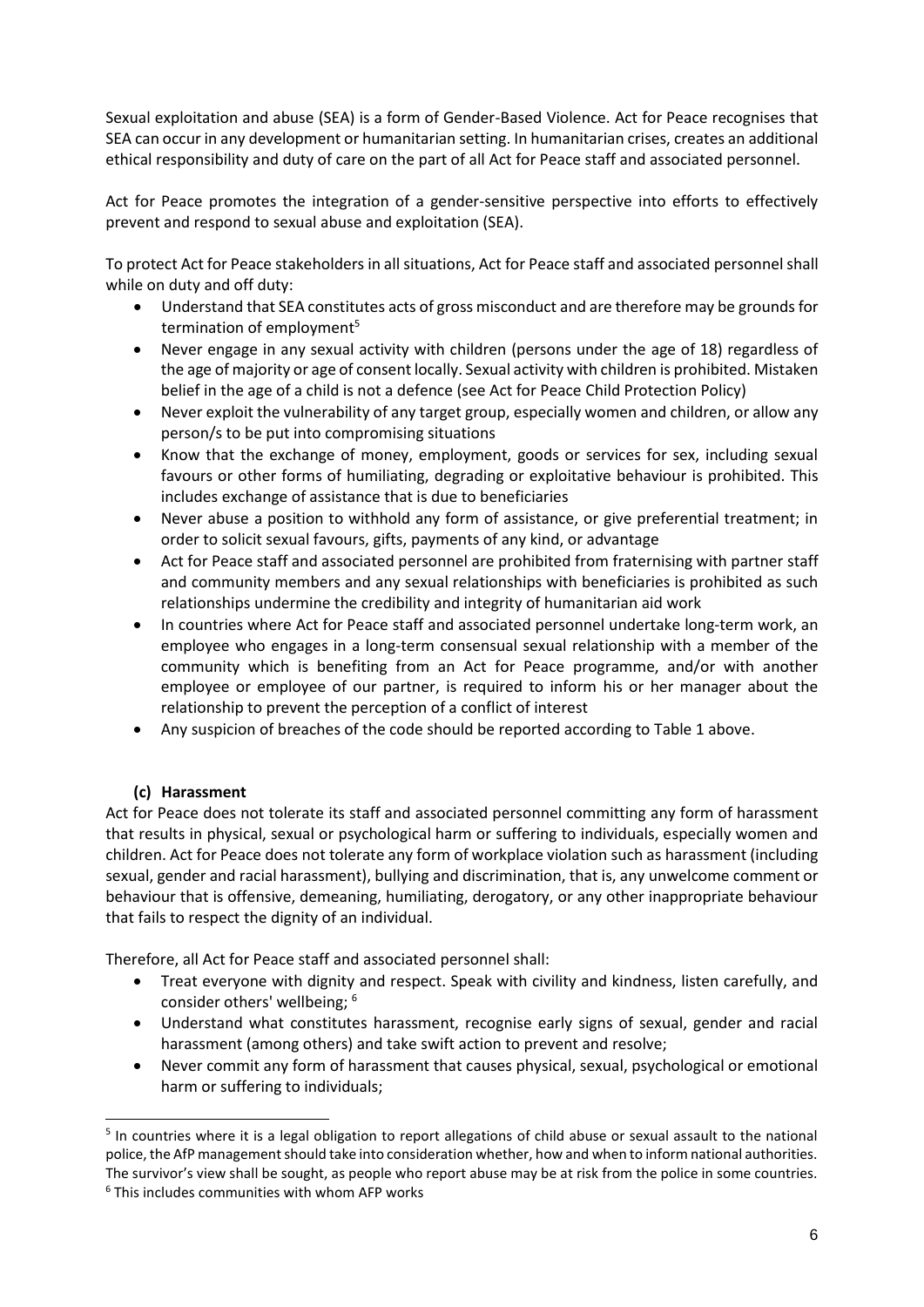- Never engage in any behaviour, deliberate or otherwise, that makes the recipient feel humiliated, persecuted, vulnerable and powerless;
- Understand what constitutes bullying, empower staff that are affected by it, develop strategies for reducing and stopping it, and take necessary disciplinary action against those found to have committed any form of harassment;
- Agree violent, harassing or discriminatory behaviour of any kind directed toward another person in the workplace or in affected communities is unacceptable and shall not be tolerated.

## **(d) Fraud and corruption**

Fraud involves dishonestly obtaining a benefit or causing a loss by deception or other means. Examples of fraud include:

- Misappropriation of funds
- Altering documents
- Falsifying signatures
- Misuse of Commonwealth assets
- Providing false information to the Commonwealth
- Unauthorised disclosure of confidential information
- Theft of aid program funds or assets. $<sup>7</sup>$ </sup>

Fraud is a criminal offence (under Chapter 7 of the Commonwealth Criminal Code Act 1995<sup>8</sup>). Act for Peace has a zero-tolerance approach to fraud and corruption. Act for Peace staff shall never take advantage of their position when working with communities, partners or other AfP stakeholders.

Therefore, Act for Peace staff and associated personnel shall at all times:

- Promote a culture of honesty and openness among Act for Peace staff and associated personnel;
- Be transparent in all work-related financial transactions;
- Avoid stealing, misuse or misappropriate funds or property, and ensure that financial and other resources are used solely for the intended purposes. This applies additionally to any other income generated such as any interest received/earned on funds;
- Avoid engaging in 'non-arms length transactions',<sup>9</sup> document or cheque forgery, money laundering, taking of commissions and influencing tender process for improper benefit or theft;
- Avoid knowingly supporting individuals or entities involved in illegal activities;
- Avoid deliberately destroying, falsifying, altering or concealing evidence material to an investigation or make false statements to investigators in order to materially influence or impede investigations into corrupt, fraudulent, coercive or collusive allegations;
- Conduct all business in accordance with internationally accepted practices and procedures and uphold the highest standards of accountability and transparency in relation to finances, management and governance, where relevant;
- Report any detected, suspected or attempted fraudulent activity according to Table 1;
- Avoid disbursing donated funds or resources to a third party (including affiliates or partner agencies) for humanitarian aid and development activities unless satisfied that:
	- a. The activity is consistent with Act for Peace's strategy, objects, purpose and values;
	- b. Act for Peace has the capacity to apply the funds or resources in accordance with the promise to the donor, with this Code, with the signatory organisation's strategy, objects and purpose and with the specific instructions of the signatory organisation;

<sup>7</sup> DFAT, Fraud Toolkit, https://www.dfat.gov.au/about-us/publications/Pages/fraud-control-toolkit-for-fundingrecipients

<sup>8</sup> [Criminal Code Act 1995 \(legislation.gov.au\)](https://www.legislation.gov.au/Details/C2021C00183)

<sup>&</sup>lt;sup>9</sup> The arm's length principle (ALP) is the condition or the fact that the parties to a transaction are independent and on an equal footing. Such a transaction is known as an "arm's-length transaction".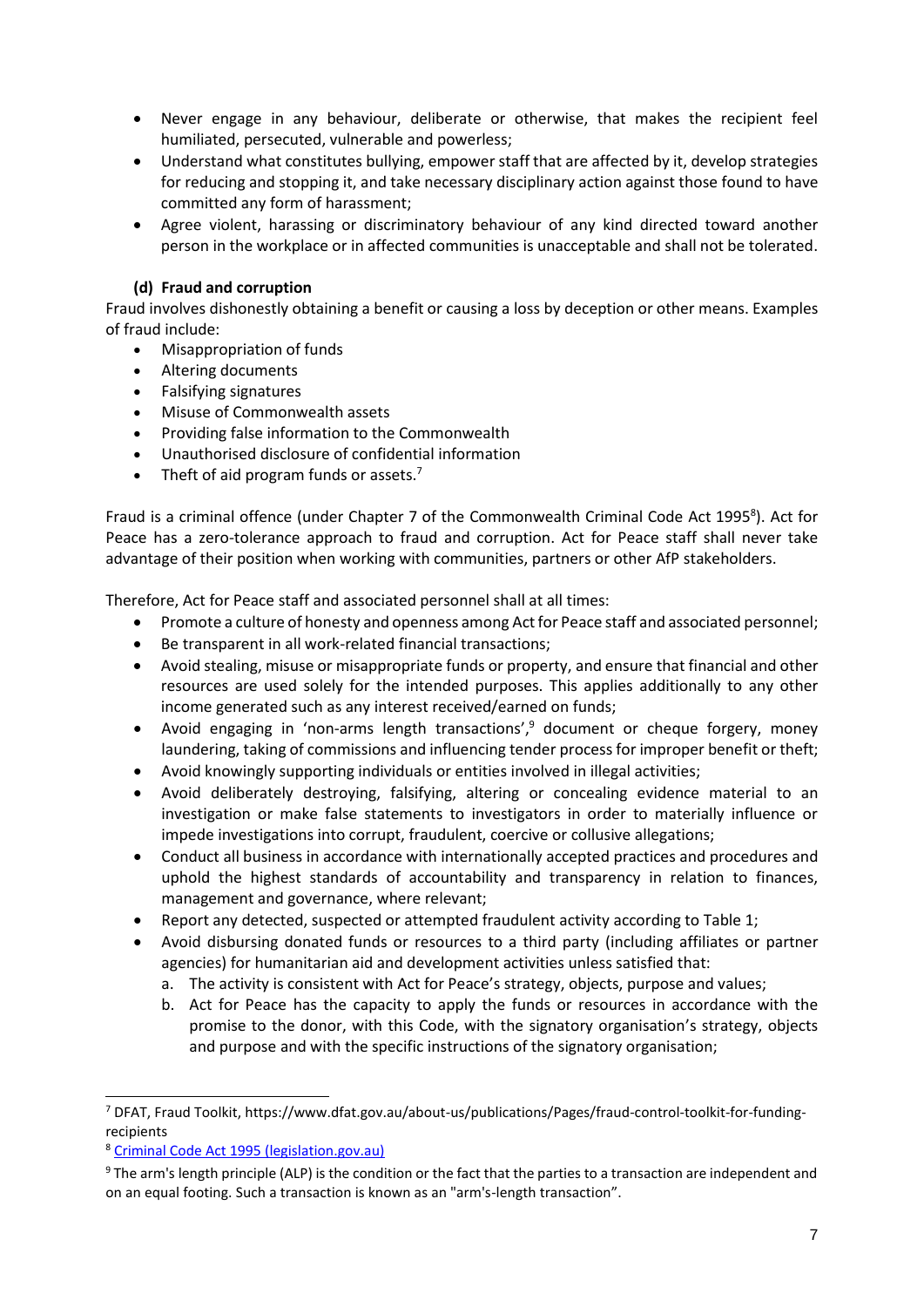- c. The funds or resources will be disbursed in accordance with relevant laws including taxation, counter terrorism financing and anti-money laundering legislation; and
- d. Appropriate control and risk management mechanisms are in place to mitigate the risk of misappropriation or improper use of the funds or resources once disbursed
- Create a work environment where communities and staff can safely and confidentially raise and report all serious concerns about suspected fraud and corruption.

## **(e) Unethical business practices**

Act for Peace promotes moral and ethical business practices. Therefore, all Act for Peace staff and associated personnel shall:

- Always follow transparent, accountable and honest practices when receiving cash donations from the public earmarked for humanitarian or development purposes;
- Never use or accept a bribe in the form of money, goods and or services to secure a contract for services when dealing with suppliers in any development or humanitarian work both in Australia and overseas;
- Never take part in activities that generate personal, organisational or collective profit such as buying or selling when such activities may affect or appear to affect Act for Peace's credibility or integrity;
- Never share in the profits or budget leftovers as kickbacks, cuts or discounts for personal or organizational benefits;
- Disclose any material gifts or offers of gifts given for their personal use to their line manager. This policy prohibits staff and associated personnel from accepting valuable gifts. Gifts are defined as, but not limited to; services, travel, entertainment, material goods, favours, among others. In order to respect national and local traditions and conventional hospitality minor token gifts such as pens, calendars, desk diaries, traditional items with low monetary value (such a woven cloths, baskets), memorial plaques etc. can be accepted;
- Never use illegal labour child labour and forced labour in any work area;
- Always pay government taxes, comply with national business law and international standards;
- Always strive for the highest health, safety and environmental standards in all programme work;
- Ensure, where possible, that goods purchased are produced and delivered under conditions that do not involve the abuse or exploitation of any persons and have the least negative impact on the environment;
- Never use or distribute known unsafe products or supplies in any setting.

## **(f) Conflict of Interest**<sup>10</sup>

Act for Peace requires:

- Staff and associated personnel to disclose to their line manager any real or perceived conflict of interest or any affiliation they have with an actual or potential supplier of goods and services, recipient of grant funds or organisation with competing or conflicting objectives $^{11}$ ;
- Staff and associated personnel to absent themselves from discussion, as appropriate, and abstain from voting or otherwise participating in the decision making on any issue in which they have a conflict of interest.

<sup>10</sup> ACFID Code of Conduct<https://acfid.asn.au/content/read-code>

<sup>&</sup>lt;sup>11</sup> ACT Code of Conduct<http://actalliance.org/documents/act-alliance-code-of-conduct/>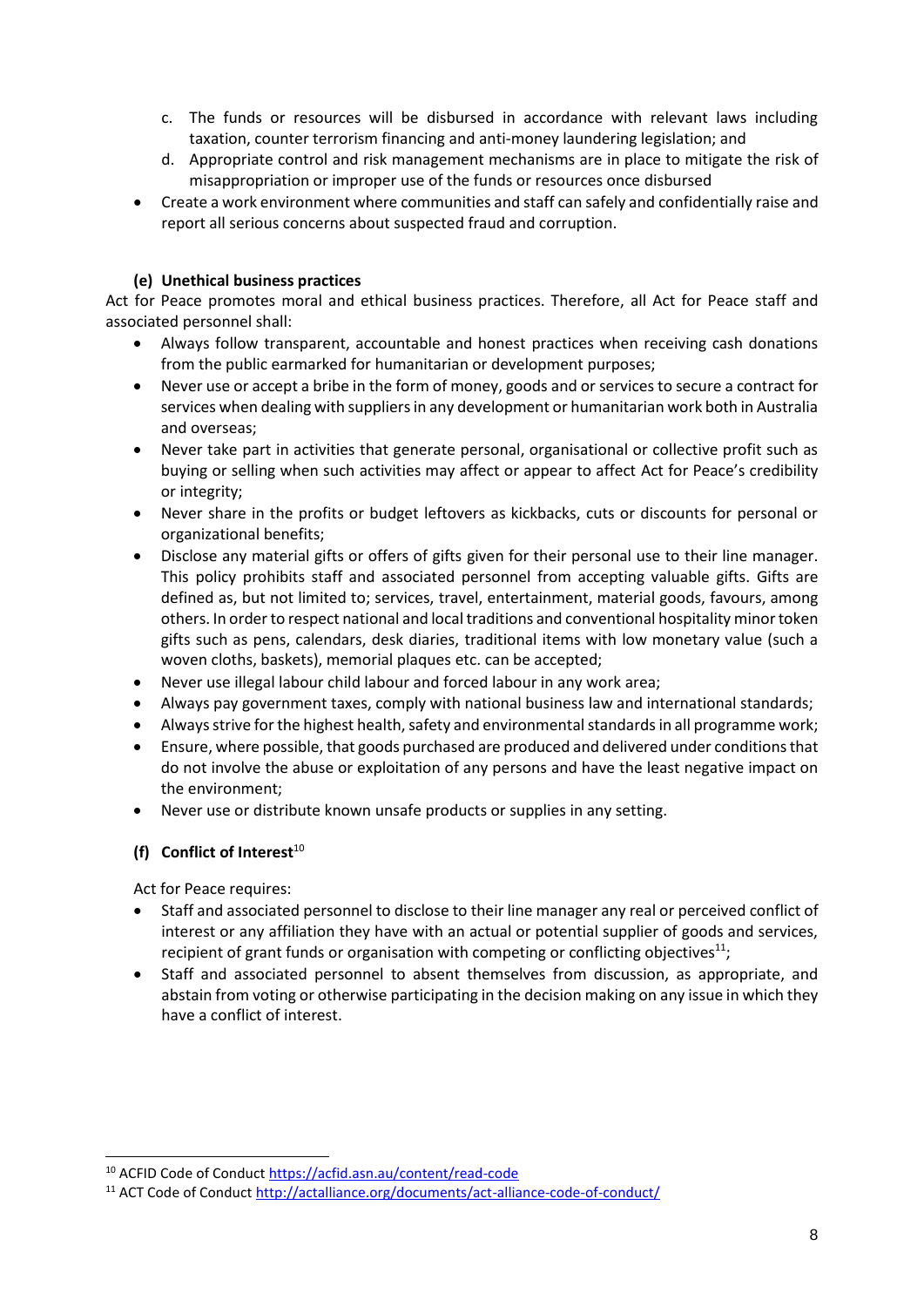# **(g) Non-discrimination**<sup>12</sup>

- Act for Peace staff and associated personnel will actively promote human rights and avoid discrimination<sup>13</sup> in a way that supports the organisation's identity, philosophy and values and also meets the statutory obligations of any anti-discrimination legislation;
- Act for Peace staff and associated personnel will adhere to gender equity policies and disability guidelines in place that aim to produce equitable outcomes between women and men and people with a disability in all activities of the organisation, including:
	- o a. Engagement of staff and associated personnel;
	- o b. Engagement of partner agencies;
	- o c. Management and governance and
	- o d. Engagement of contractors

# **(h) Security breaches**

Act for Peace places the security and safety of all staff and those with whom we work as the highest priority and will strive to do all that it reasonably can to ensure that staff and associated personnel are secure as they go about their work. Security is an individual as well as an organisational responsibility, therefore all Act for Peace staff and associated personnel shall:

- Adhere to the Act for Peace Travel Safety Policy, Travel Terms of Reference and Staff Safety and Security Manual;
- Never use or possess weapons or ammunition of any kind while on duty.

# **7. Act for Peace Complaints and Disciplinary Procedures**

Violation of this Code of Conduct will not be tolerated and may, in accordance with relevant legislation, lead to internal disciplinary actions, dismissal and or criminal prosecution.

Complaints, handling of complaints, investigation of complaints and disciplinary measures will be handled under Act for Peace's Staff Grievance, Whistleblower or Complaints Policy and the related procedures. Act for Peace staff and associated personnel hold responsibility to handle and respond to any allegations of misconduct they receive from their stakeholders about Act for Peace staff or associated personnel in line with their organisational policies and related disciplinary measures.

Those who wish to lodge a complaint about an alleged breach of the Code of Conduct by an Act for Peace staff member or associated personnel should lodge their complaint with her/his line manager (or designated complaints focal point) as soon as possible after s/he becomes aware of the concern.

Any Act for Peace staff member or associated personnel purposely making false accusations on any action by another Act for Peace staff member or personnel which is in breach of the Code of Conduct will be subject to disciplinary action at the discretion of the employer.

<sup>12</sup> ACFID Code of Conduct

<sup>&</sup>lt;sup>13</sup> As defined by the ACFID Code of Conduct and the Act for Peace Workplace Discrimination, Bullying and Harassment Policy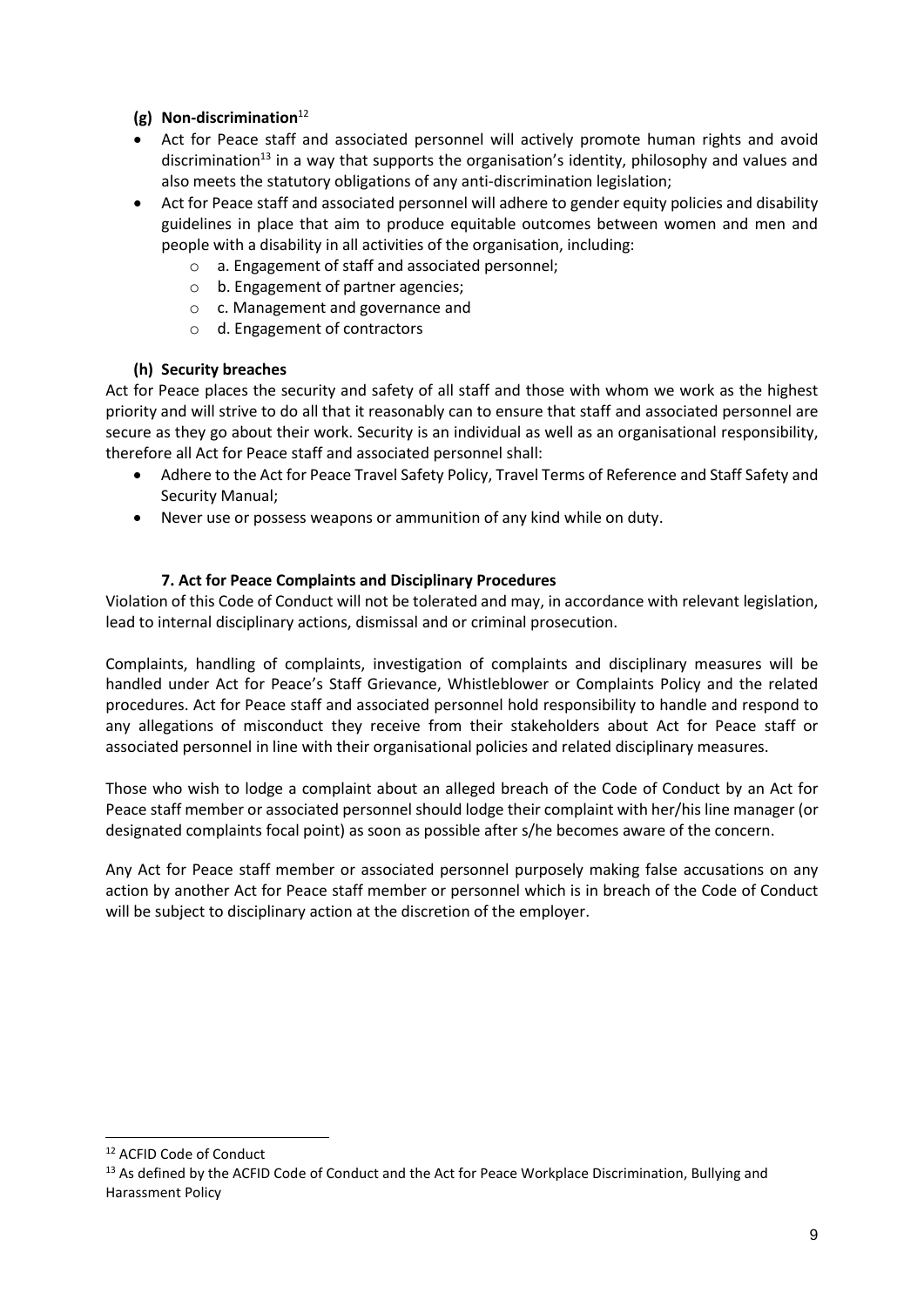#### **Annex 1: Glossary**

**Abuse of power:** Abuse of power includes any abusive behaviour (physical, psychological, sexual or emotional) by a person in a position of authority and trust against someone in a position of vulnerability and/or dependency.

**Act for Peace:** The international aid agency of the NCCA.

**Bullying** is aggression expressed psychologically and emotionally rather than physically. The term is used to describe a repeated pattern of negative intrusive violational behaviour against one or more targets and comprises constant trivial fault-finding criticism, refusal to value and acknowledge, undermining, discrediting and a host of other behaviours.<sup>14</sup>

**Complainant:** The person making the complaint, including the alleged survivor of the sexual exploitation and abuse or another person who becomes aware of the wrongdoing.

**Corruption** is the "offering, giving, soliciting or acceptance of an inducement or reward which may improperly influence the action of any person"

**Discrimination:** Discrimination means exclusion of, treatment of, or action against an individual based on social status, race, ethnicity, colour, religion, gender, sexual orientation, age, marital status, national origin, political affiliation or disability.

**Duty of Care:** Duty of Care is a common law concept that refers to the responsibility of the organisation and individual to provide children with an adequate level of protection against harm. It is the duty of the organisation and its individuals to protect children from all reasonably foreseeable risk of or real injury.

**Fraud** is an intentional distortion, deceit, trickery, and perversion of truth or breach of confidence, relating to an organization's financial, material, or human resources, assets, services and/or transactions, generally for the purpose of personal gain or benefit. Fraud is a criminal deception or the use of false representations to gain an unjust advantage.

**Gender based violence :** "Any harm that is perpetrated against a person's will; that has a negative impact on the physical or psychological health, development, and identity of the person; and that is the result of gendered power inequities that exploit distinctions between males and females, among males and among females. Although not exclusive to women and girls, GBV principally affects them across all cultures. Violence may be physical, sexual, psychological, economic, or sociocultural".<sup>15</sup> Gender-based violence may manifest in numerous ways: domestic violence, battering, rape and marital rape, female genital mutilation, torture, trafficking, and forced prostitution, dowry-related violence, marriage and in certain cases, violence perpetrated or condoned by the state.

**Neglect:** Neglect is the persistent failure or the deliberate denial of basic necessities or access to them such as clean water, food, shelter, sanitation or supervision or care to the extent that the child's health and development are placed at risk.

**Others**: Within reference to this policy 'others' include volunteers in Australia, and volunteers, trustees and partners overseas.

**Partner**: For the purposes of this policy, Partner refers to any organisation or person that the NCCA partners with to deliver program services. Act for Peace partners are formally engaged through the signing of a Partnership Agreement.

<sup>&</sup>lt;sup>14</sup> Adapted from<http://www.bullyonline.org/workbully/mobbing.htm> - website of the National UK Workplace bullying advice line

<sup>15</sup> Ward, Jeanne. (2002). If Not Now, When? Addressing Gender-Based Violence in Refugee, Internally Displaced and Post-Conflict Settings. New York: The Reproductive Health in Conflict Consortium.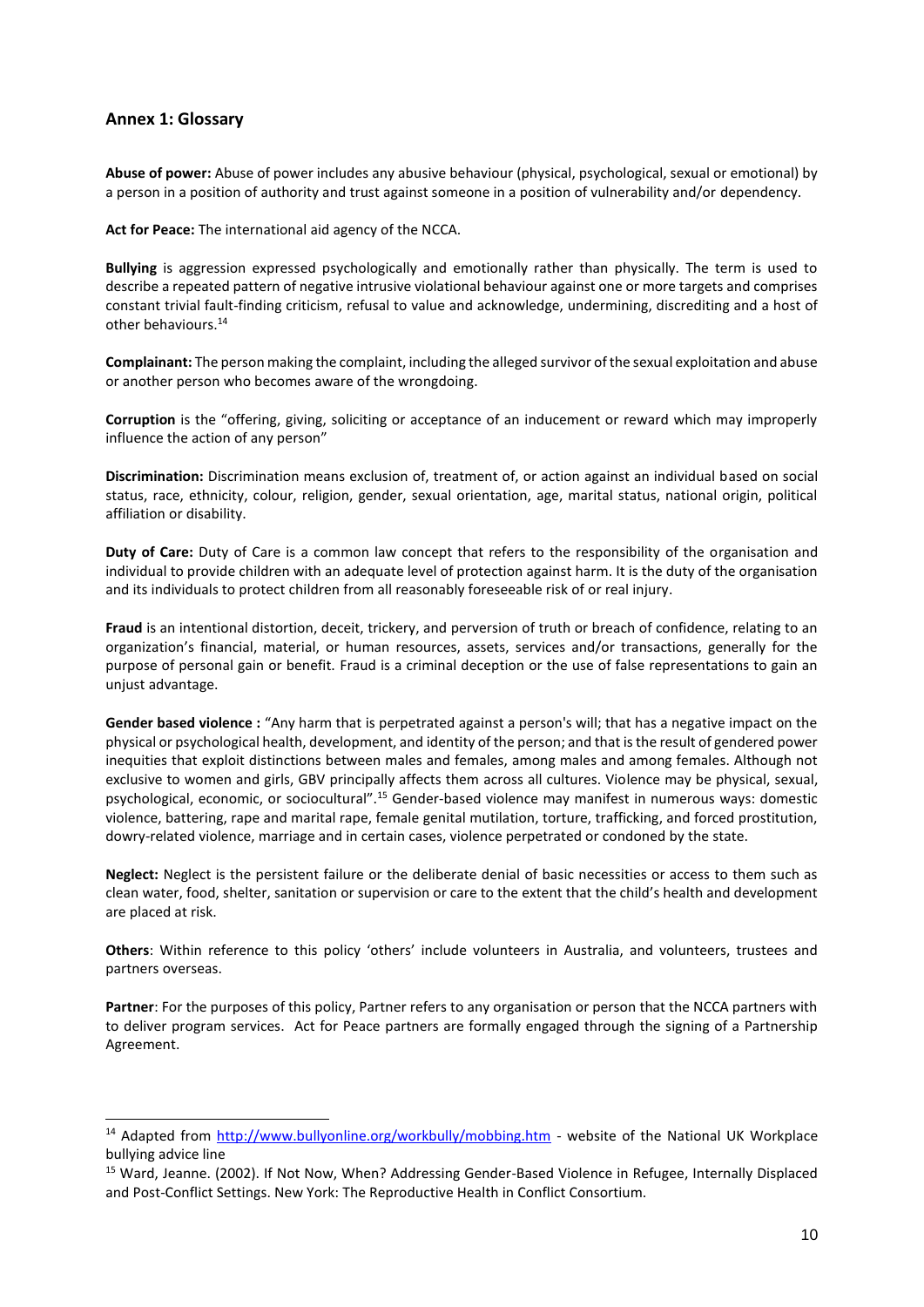**Physical abuse:** Physical abuse occurs when a person purposefully injures or threatens to injure a child or young person. This may take any form of physical treatment including but not limited to slapping, punching, shaking, kicking, burning, shoving or grabbing. The injury may take any form including but not limited to bruises, cuts, burns or fractures.

**Protection**: Protection includes ensuring that individual basic human rights, welfare and physical security are recognised, safeguarded and protected in accordance with international standards.

**Sexual abuse**: The actual or threatened physical intrusion of a sexual nature, whether by force or under unequal or coercive conditions. It covers sexual offences including but not limited to: attempted rape (which includes attempts to force someone to perform oral sex); and sexual assault (which includes non-consensual kissing and touching). All sexual activity with someone under the age of consent<sup>16</sup> is considered to be sexual abuse.

**Sexual exploitation:** Sexual exploitation means any actual or attempted abuse of a position of vulnerability, differential power or trust, for sexual purposes, including, but not limited to, profiting monetarily, sexually or politically from the sexual exploitation of another (UN SG Bulletin, 9 October 2003). In these situations, the potential victim believes she/he has no other choice than to comply; this is not consent and it is exploitation. Exploitation is using one's position of authority, influence or control over resources, to pressure, force or manipulate someone to do something against their will or unknowingly, by threatening them with negative repercussions such as withholding project assistance, not approving an employee's work support requests, threatening to make false claims about an employee in public, etc. $17$ 

#### **Sexual harassment:**

A person sexually harasses another person if the person makes an unwelcome sexual advance, an unwelcome request for sexual favours or engages in other unwelcome conduct of a sexual nature, in circumstances in which a reasonable person, having regard to all the circumstances, would have anticipated the possibility that the person harassed would be offended, humiliated or intimidated. Sexual harassment can take various forms. It can be obvious or indirect, physical or verbal, repeated or one-off and perpetrated by any person of any gender towards any person of any gender. Sexual harassment can be perpetrated against beneficiaries, community members, citizens, as well as staff and others.

Some examples of behaviour that may be sexual harassment include:

- staring or leering;
- unnecessary familiarity, such as unwelcome affection, touching, fondling including brushing up against someone;
- Offensive hand or body gestures;
- Sexually suggestive comments or jokes;
- insults or taunts of a sexual nature;
- intrusive questions or statements about a person's private life or the way they look;
- displaying posters magazines or screen savers of a sexual nature;
- sending sexually explicit posts on social media sites, emails or text messages;
- inappropriate advances on social networking sites;
- displaying offensive screen savers, photos, calendars or objects
- accessing sexually explicit internet sites;
- requests for sex or repeated unwanted requests to go out on dates; and
- behaviour that may also be considered to be an offence under criminal law such as physical assault, indecent exposure, sexual assault, stalking or obscene communications.

**Staff and Associated Personnel**: refers to all Act for Peace staff, volunteers, contractors, Board members, representatives, those representing Act for Peace or participating in Act for Peace-organised project visits.

**Staff**: Staff refers to those employed by Act for Peace or contracted for work full time, part time, or casual persons working in Australia or overseas.

<sup>&</sup>lt;sup>16</sup> Refers to age of consent requirements specified for sexual activity in the law of the host country or the age of consent under the law of the Australian Capital Territory (16 years), whichever sets the greatest age.

<sup>&</sup>lt;sup>17</sup> ACT Code of Conduct for the Prevention of Sexual Exploitation and Abuse, Corruption and Fraud and Abuse of Power.